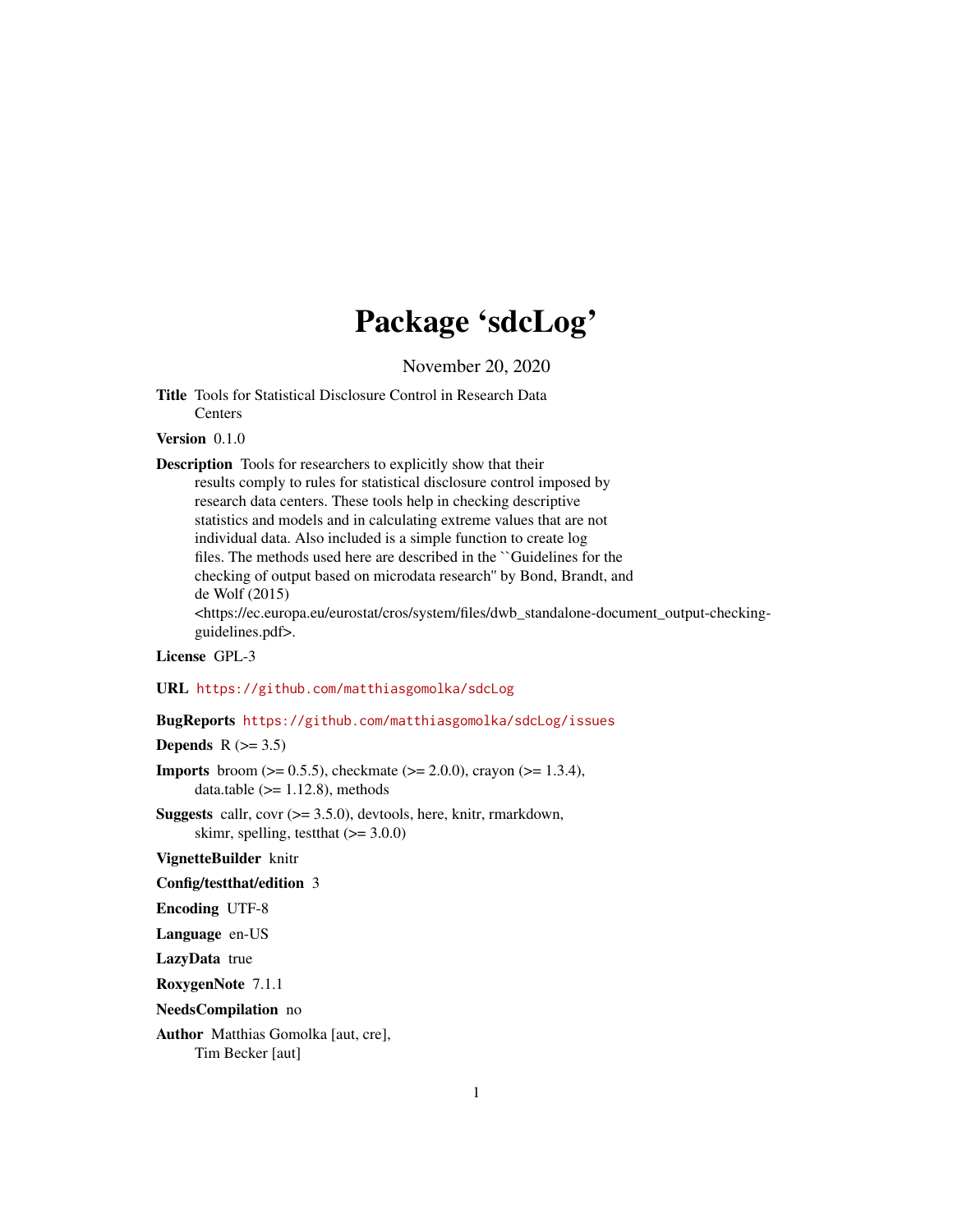<span id="page-1-0"></span>Maintainer Matthias Gomolka <matthias.gomolka@posteo.de>

Repository CRAN

Date/Publication 2020-11-20 08:20:02 UTC

### R topics documented:

|       | $sdc\_descriptives\_DT \dots \dots \dots \dots \dots \dots \dots \dots \dots \dots \dots \dots \dots \dots \dots \dots \dots \dots$ |  |
|-------|-------------------------------------------------------------------------------------------------------------------------------------|--|
|       |                                                                                                                                     |  |
|       |                                                                                                                                     |  |
|       |                                                                                                                                     |  |
|       |                                                                                                                                     |  |
|       |                                                                                                                                     |  |
|       |                                                                                                                                     |  |
| Index |                                                                                                                                     |  |

check\_distinct\_ids *Internal function which creates cross-tables with number of distinct id's*

#### Description

Internal function which creates cross-tables with number of distinct id's

#### Usage

```
check_distinct_ids(data, id_var, val_var, by = NULL)
```
#### Arguments

| data    | data frame from which the descriptive statistics are calculated.                  |
|---------|-----------------------------------------------------------------------------------|
| id var  | character The name of the id variable.                                            |
| val var | character vector of value variables on which descriptive statistics are computed. |
| bv      | Grouping variables (or expression) as in data.table's by.                         |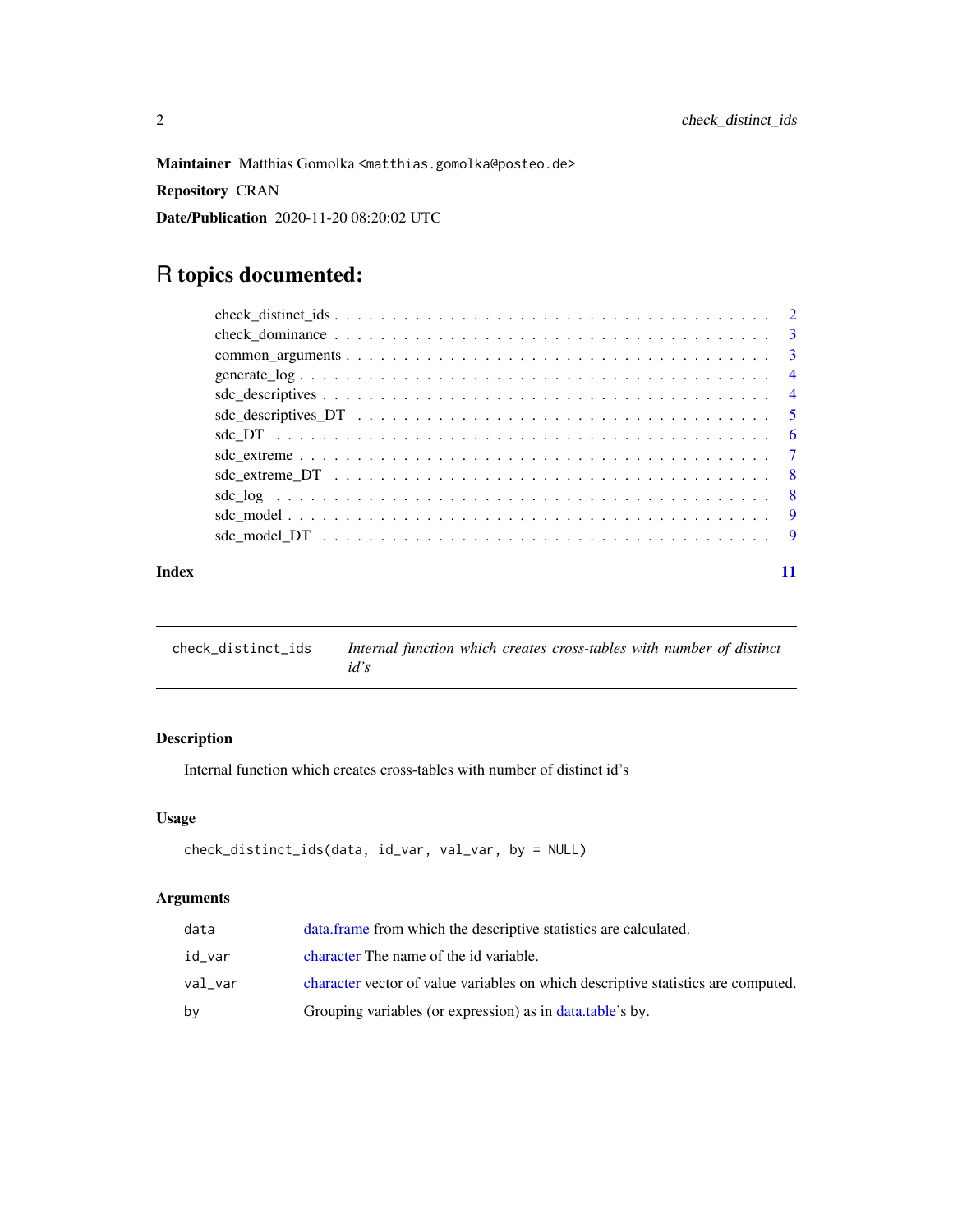<span id="page-2-0"></span>

Internal function which creates cross-tables with number of distinct id's

#### Usage

```
check_dominance(data, id_var, val_var, by = NULL)
```
### Arguments

| data    | data frame from which the descriptive statistics are calculated.                  |
|---------|-----------------------------------------------------------------------------------|
| id var  | character The name of the id variable.                                            |
| val var | character vector of value variables on which descriptive statistics are computed. |
| bv      | Grouping variables (or expression) as in data.table's by.                         |

common\_arguments *arguments*

#### Description

#### arguments

#### Arguments

| data       | data. frame from which the descriptive statistics are calculated.                                                                                        |
|------------|----------------------------------------------------------------------------------------------------------------------------------------------------------|
| id_var     | character The name of the id variable.                                                                                                                   |
| val_var    | character vector of value variables on which descriptive statistics are computed.                                                                        |
| by         | Grouping variables (or expression) as in data.table's by.                                                                                                |
| zero_as_NA | logical If TRUE, zeros in 'val_var' are treated as NA.                                                                                                   |
| model      | The estimated model object. Can be a model type like lm, glm and various<br>others (anything which can be handled by $\text{broom}: \text{augment}()$ ). |
| $n$ _min   | integer The number of values used to calculate the minimum, by default 5.                                                                                |
| n_max      | integer The number of values used to calculate the maximum, by default 5.                                                                                |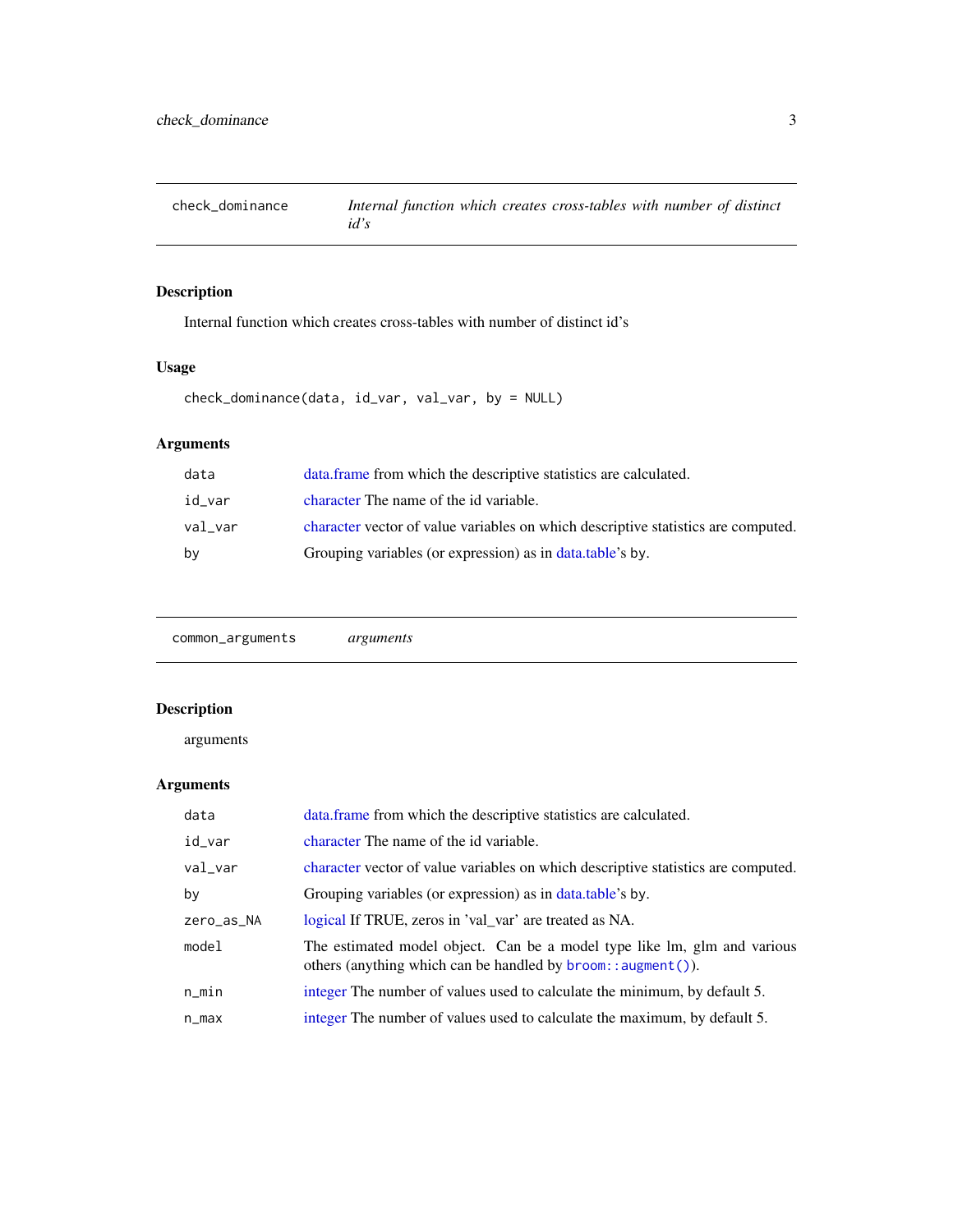<span id="page-3-0"></span>

Source a single R script and generate a log file

#### Usage

```
generate_log(r_script, log_file)
```
#### Arguments

| r_script | R script to be run and logged                    |
|----------|--------------------------------------------------|
| log_file | destination file of the log file to be generated |

| sdc_descriptives | Disclosure control for descriptive statistics |
|------------------|-----------------------------------------------|
|                  |                                               |

#### Description

Checks if your descriptive statistics comply to statistical disclosure control. Checks for number of distinct entities and dominance.

#### Usage

```
sdc_descriptives(data, id_var, val_var, by = NULL, zero_as_NA = NULL)
```
#### Arguments

| data       | data.frame from which the descriptive statistics are calculated.                  |
|------------|-----------------------------------------------------------------------------------|
| id_var     | character The name of the id variable.                                            |
| val var    | character vector of value variables on which descriptive statistics are computed. |
| bv         | Grouping variables (or expression) as in data.table's by.                         |
| zero_as_NA | logical If TRUE, zeros in 'val_var' are treated as NA.                            |

#### Value

A [list](#page-0-0) of class sdc\_descriptives with detailed information about options, settings, and compliance with the criteria distinct entities and dominance.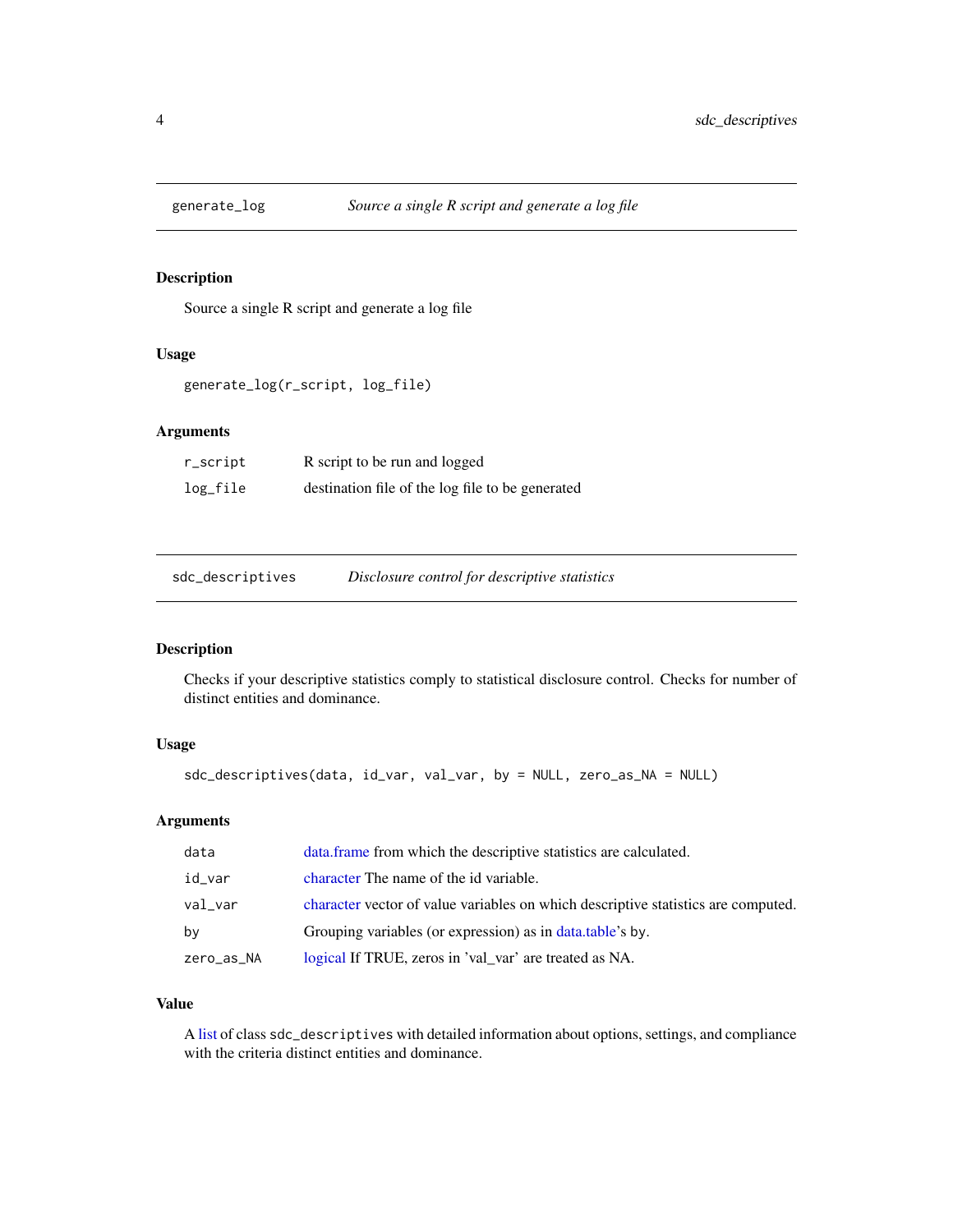#### <span id="page-4-0"></span>sdc\_descriptives\_DT 5

#### Examples

```
sdc_descriptives(
 data = sdc_descriptives_DT,
  id_{var} = "id",val\_var = "val_1"\lambdasdc_descriptives(
  data = sdc_descriptives_DT,
  id\_var = "id",val\_var = "val_1",by = sector
\lambdasdc_descriptives(
 data = sdc_descriptives_DT,
 id\_var = "id",val\_var = "val_1",by = c("sector", "year")\lambdasdc_descriptives(
  data = sdc_descriptives_DT,
  id\_var = "id",val\_var = "val_2",by = c("sector", "year")
\mathcal{L}sdc_descriptives(
 data = sdc_descriptives_DT,
 id\_var = "id",val\_var = "val_2",by = c("sector", "year"),zero_as_NA = FALSE
\mathcal{L}
```
sdc\_descriptives\_DT *Example data for* sdc\_descriptives()

#### Description

Utilized in the vignette.

#### Usage

```
data("sdc_descriptives_DT")
```
#### Format

A data.table with 20 rows and 5 columns.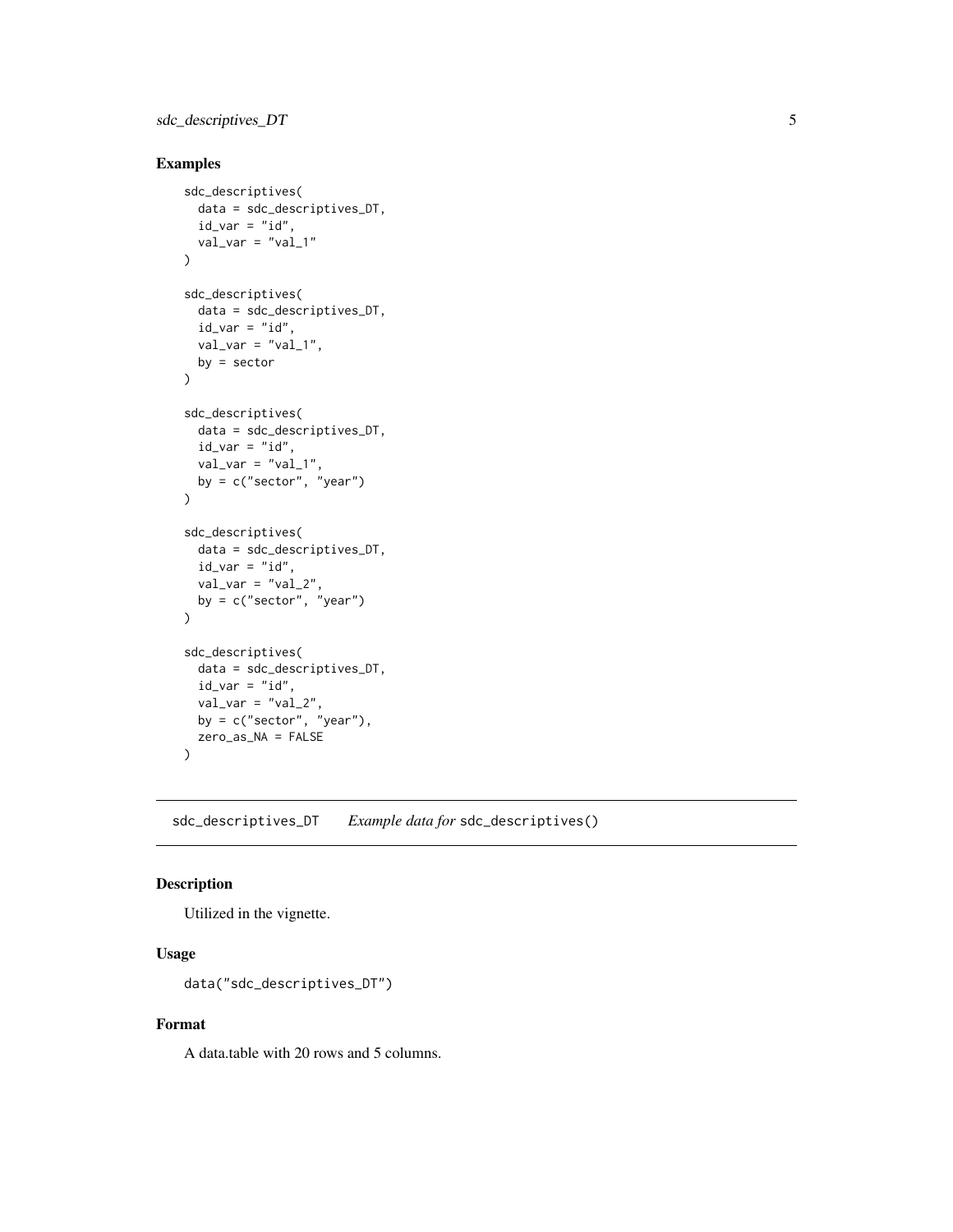#### <span id="page-5-0"></span>Details

The data.table contains the following columns:

- id [factor](#page-0-0) random identifier
- sector [factor](#page-0-0) economic sector
- year [integer](#page-0-0) time variable
- val\_1, val\_2 [numeric](#page-0-0) value variables

#### sdc\_DT *Example datasets used in the vignette*

#### Description

Recreated after the example data from corresponding Stata function.

#### Usage

data("sdc\_DT")

#### Format

A data.table with 100 rows and 8 columns.

#### Details

The data.table contains the following columns:

- id [integer](#page-0-0) random identifier
- time [integer](#page-0-0) random time variable
- V1 V3 [numeric](#page-0-0) random variables
- D1 D3 [logical](#page-0-0) non-random dummy variables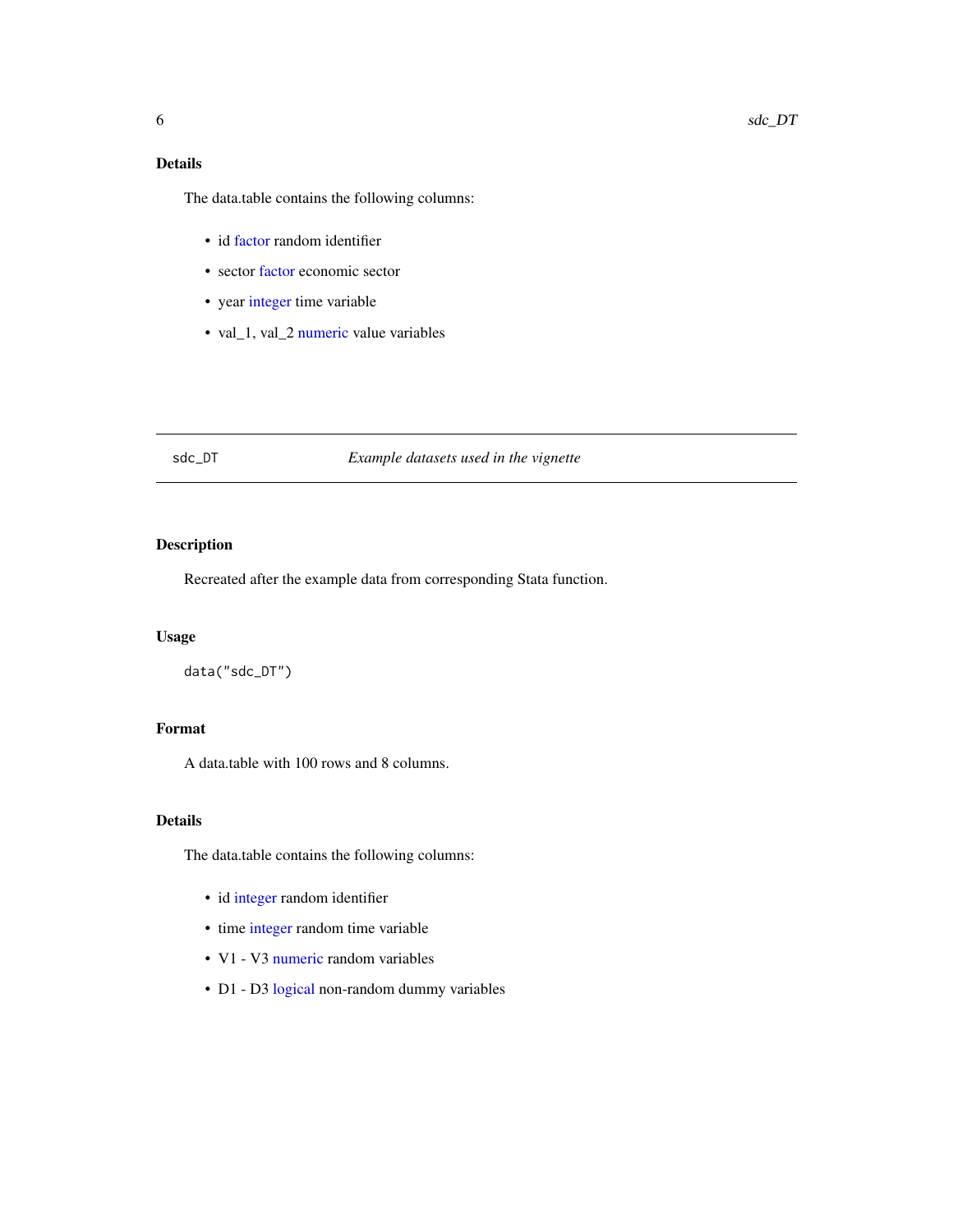<span id="page-6-0"></span>

Checks if calculation of extreme values comply to RDC rules. If so, function returns average min and max values according to RDC rules.

#### Usage

```
sdc_extreme(
  data,
  id_var,
  val_var,
 by = NULL,
  n_min = getOption("sdc.n_ids", 5L),
  n_{max} = n_{min})
```
## Arguments

| data       | data. frame from which the descriptive statistics are calculated.                 |
|------------|-----------------------------------------------------------------------------------|
| id_var     | character The name of the id variable.                                            |
| $val\_var$ | character vector of value variables on which descriptive statistics are computed. |
| by         | Grouping variables (or expression) as in data.table's by.                         |
| $n$ _min   | integer The number of values used to calculate the minimum, by default 5.         |
| n_max      | integer The number of values used to calculate the maximum, by default 5.         |

#### Value

A list [list](#page-0-0) of class sdc\_extreme with detailed information about options, settings and the calculated extreme values (if possible).

#### Examples

```
sdc_extreme(data = sdc_extreme_DT, id_var = "id", val_var = "val_1")
sdc_extreme(data = sdc_extreme_DT, id_var = "id", val_var = "val_2")
sdc_extreme(data = sdc_extreme_DT, id_var = "id", val_var = "val_2",
            n_{min} = 7sdc_extreme(data = sdc_extreme_DT, id_var = "id", val_var = "val_3",
            n_min = 10, n_max = 10)
sdc_extreme(data = sdc_extreme_DT, id_var = "id", val_var = "val_3",
           n_{min} = 8, n_{max} = 8sdc_extreme(data = sdc_extreme_DT, id_var = "id", val_var = "val_1",
           by = year)
sdc_extreme(data = sdc_extreme_DT, id_var = "id", val_var = "val_1",
            by = c("sector", "year")
```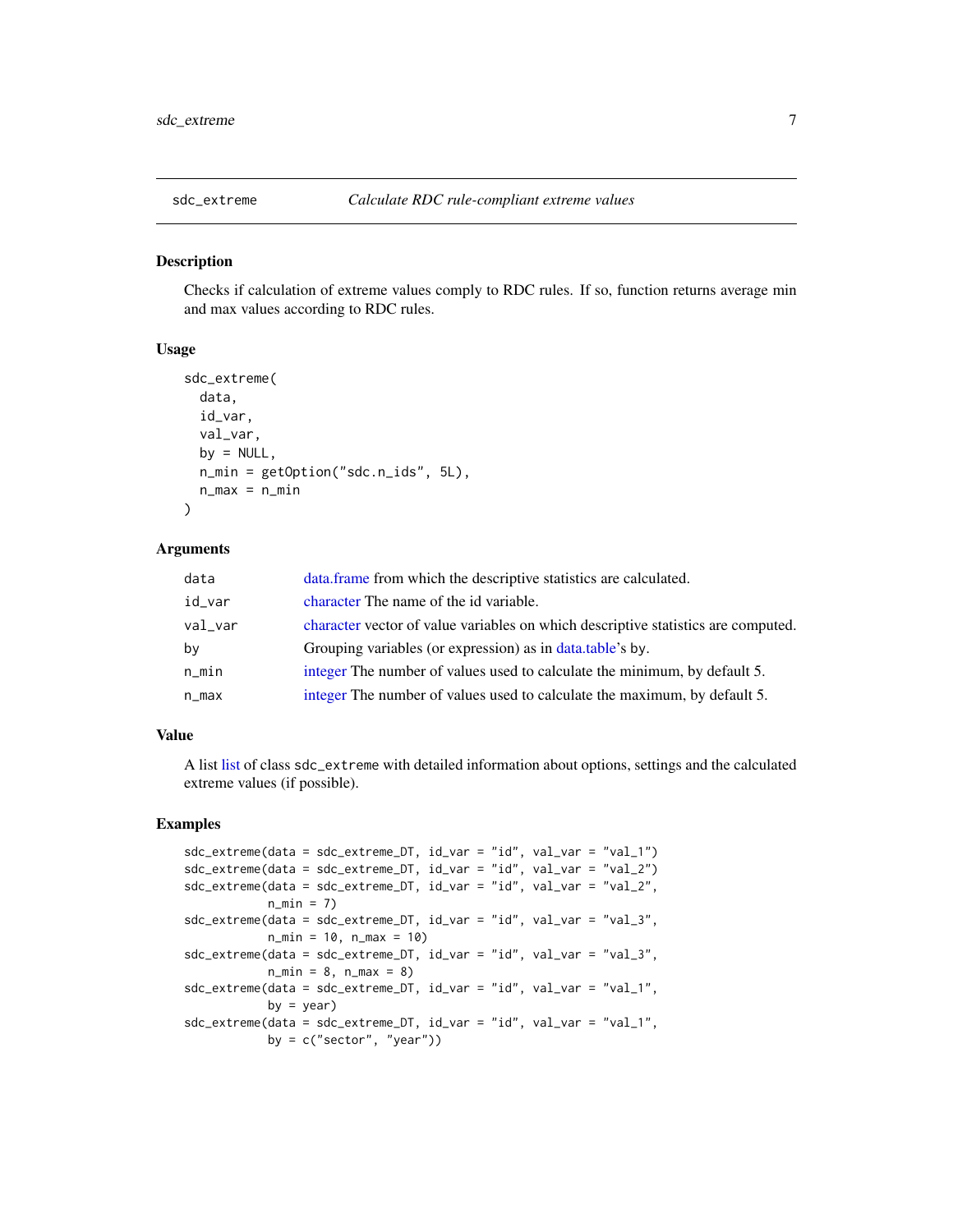<span id="page-7-0"></span>

Utilized in the vignette

#### Usage

```
data("sdc_extreme_DT")
```
#### Format

A data.table with 20 rows and 6 columns.

#### Details

The data.table contains the following columns:

- id [factor](#page-0-0) random identifier
- sector [factor](#page-0-0) economic sector
- year [integer](#page-0-0) time variable
- val\_1 val\_3 [numeric](#page-0-0) value variables

sdc\_log *Create Stata-like log files from R Scripts*

#### Description

This function creates Stata-like log files from R Scripts. It can handle several files (in a [character](#page-0-0) vector) at once.

#### Usage

```
sdc_log(r_scripts, log_files, replace = FALSE)
```
#### Arguments

| r_scripts | character vector containing the path(s) of the R script(s) which should be run<br>with logging.     |
|-----------|-----------------------------------------------------------------------------------------------------|
| log_files | character vector containing the path(s) of the text file(s) where the $log(s)$ should<br>be stored. |
| replace   | logical Indicates whether to replace existing log files.                                            |

#### Value

Invisible NULL.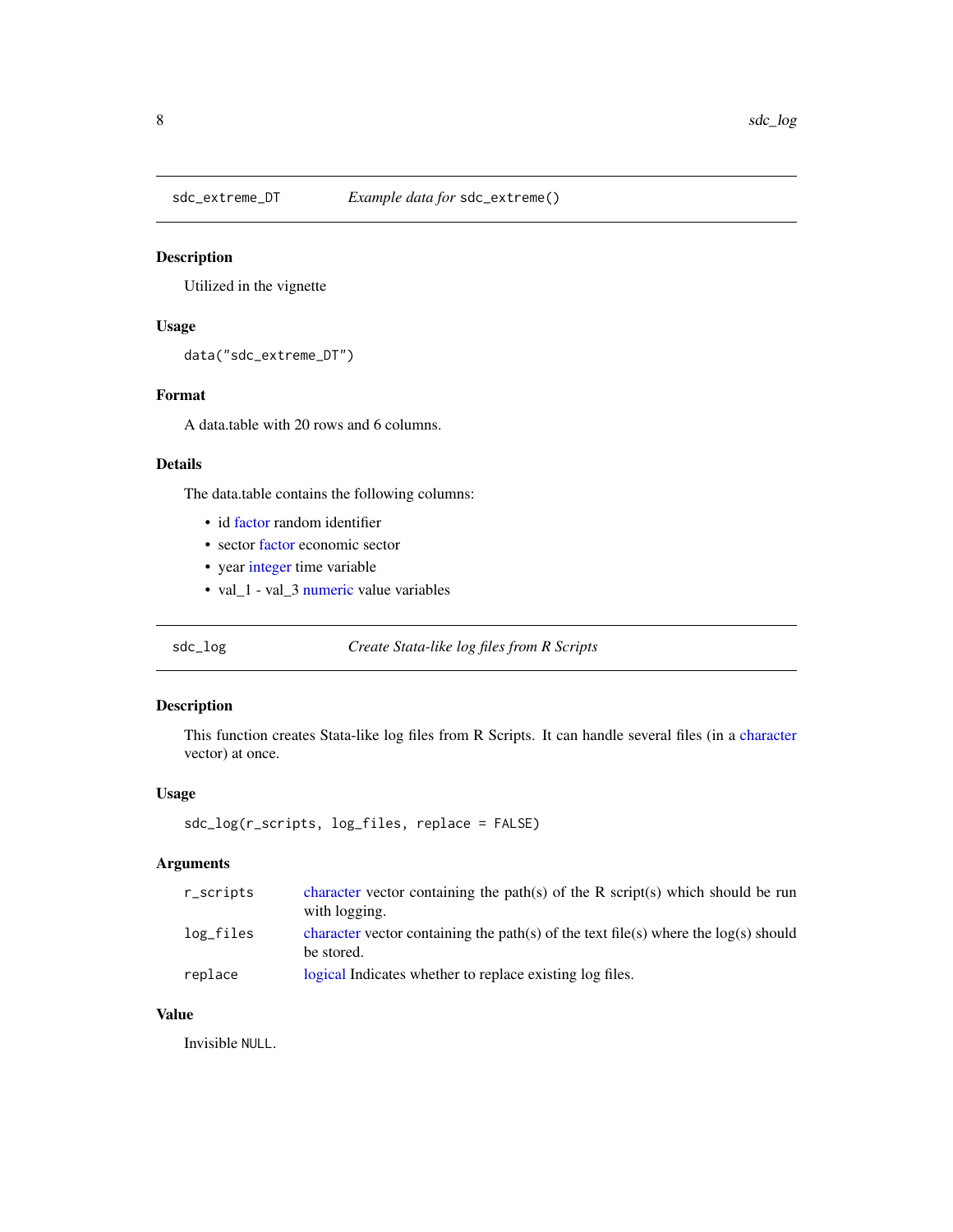<span id="page-8-0"></span>

Checks if your model complies to RDC rules. Checks for overall number of entities and number of entities for each level of dummy variables.

#### Usage

sdc\_model(data, model, id\_var)

#### Arguments

| data   | data frame from which the descriptive statistics are calculated.                                                                               |
|--------|------------------------------------------------------------------------------------------------------------------------------------------------|
| model  | The estimated model object. Can be a model type like lm, glm and various<br>others (anything which can be handled by $b$ room:: $a$ ugment()). |
| id var | character The name of the id variable.                                                                                                         |

#### Value

A [list](#page-0-0) of class sdc\_model with detailed information about options, settings, and compliance with the distinct entities criterion.

#### Examples

```
# Check simple models
model_1 \leftarrow lm(y \sim x_1 + x_2, data = sdc_model_D T)sdc_model(data = sdc_model_DT, model = model_1, id_var = "id")
model_2 <- lm(y \sim x_1 + x_2 + x_3), data = sdc_model_DT)
sdc_model(data = sdc_model_DT, model = model_2, id_var = "id")
model_3 <- lm(y \sim x_1 + x_2 + dummy_3, data = sdc_model_DT)sdc_model(data = sdc_model_DT, model = model_3, id_var = "id")
```
sdc\_model\_DT *Example data for* sdc\_model()

#### Description

Utilized in the vignette

#### Usage

data("sdc\_model\_DT")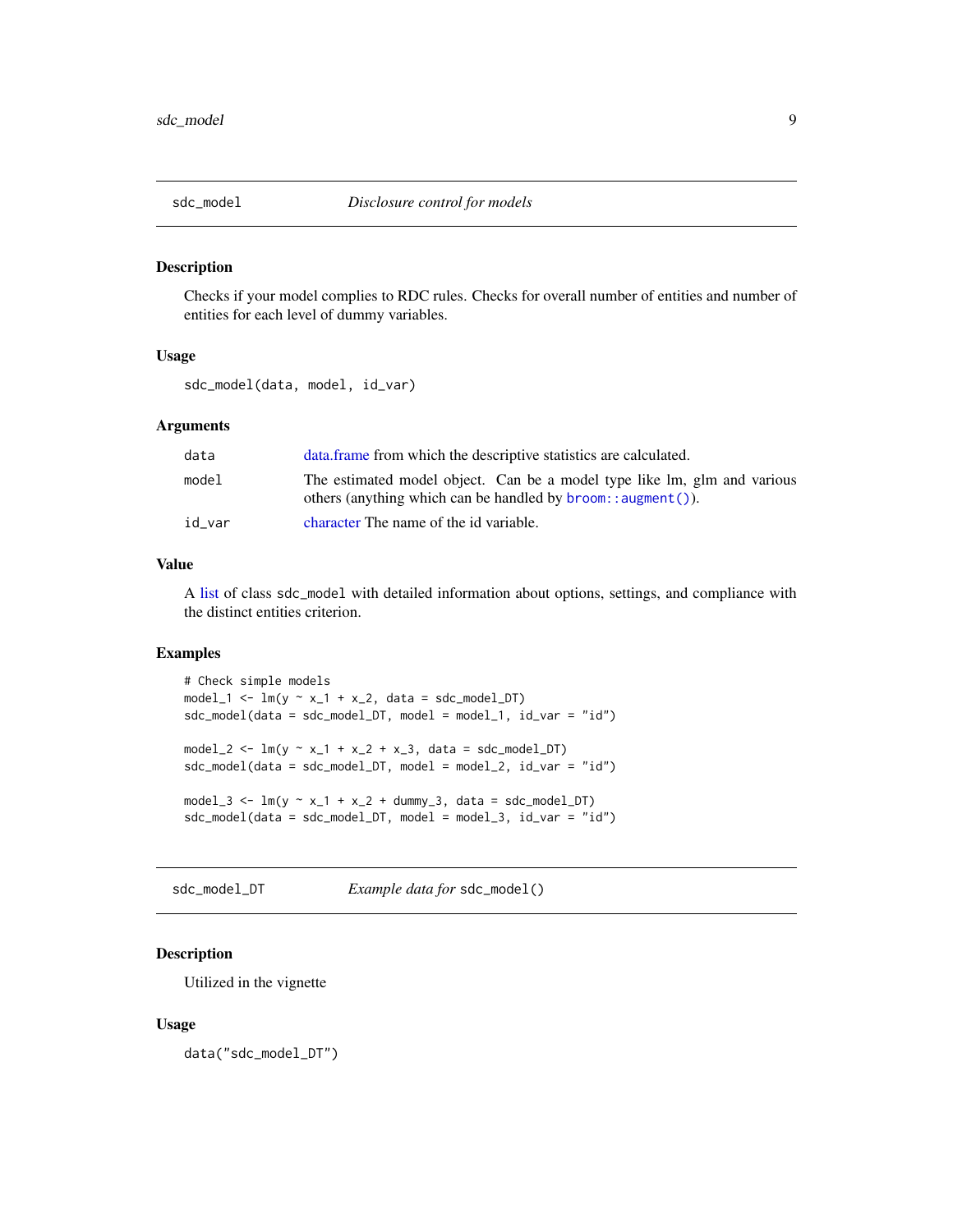#### <span id="page-9-0"></span>Format

A data.table with 80 rows and 9 columns.

#### Details

The data.table contains the following columns:

- id [factor](#page-0-0) random identifier
- y x\_4 [numeric](#page-0-0) value variables
- dummy\_1 dummy\_3 [factor](#page-0-0) dummy variables